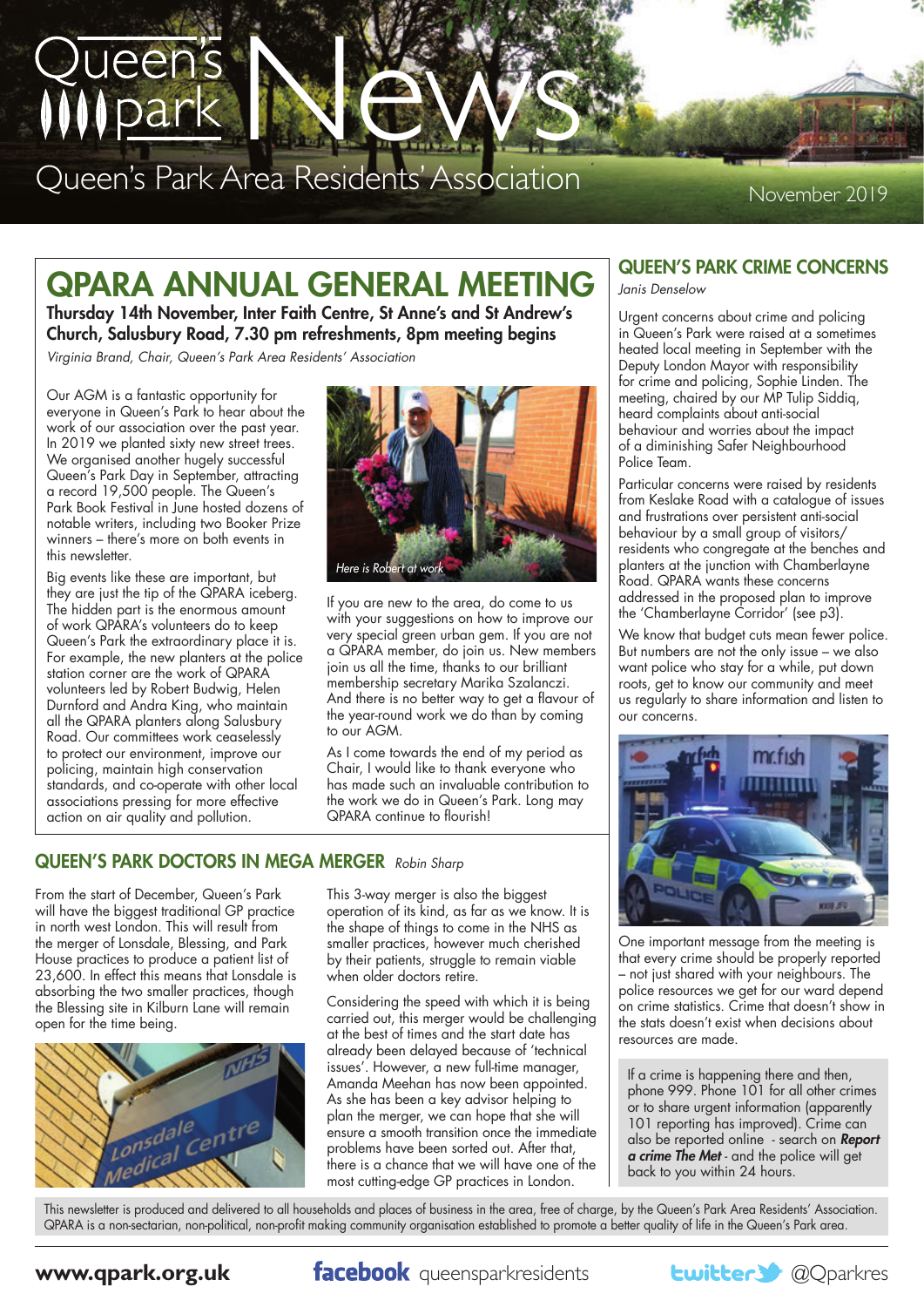#### CELEBRATING SALUSBURY WORLD'S FIRST 20 YEARS *Duncan McAusland*

Salusbury World, our local refugee agency based in Salusbury Primary School, was launched in 1999. Its mission is to support and empower refugee and migrant children, young people and families, to overcome obstacles, realise their rights and potential and participate fully in society.

To celebrate its 20th anniversary it launched an intriguing multimedia arts and heritage project called 20:20, based on the experiences of twenty of the first families helped.

Catching up with some of the children (now in their 20s and 30s) and their parents, interviews have been recorded of their recollections of flight, landing in the UK and their reflections over the years of becoming proud Londoners.

The show was first seen at the Victoria & Albert Museum. Now, in collaboration with the London College of Communication and other organisations, a series of artistic pieces has been created by students, based on the first ten of these stories. The exhibition of recordings, photos and artworks is now at Willesden Library until 15th January, along with a programme of poetry readings, theatre and music. Come along and be amazed.

*www.salusburyworld.org.uk/2020project*

You too can help change a life – volunteers are always welcome at Salusbury World.



## SALUSBURY SCHOOL NEWS

*Stephanie Armstrong, Deputy Headteacher*

Salusbury Primary School has made a fantastic start to the new academic year. We welcomed our new Early Years families who have settled in and enjoyed a wonderful afternoon tea in the Greenspace. International Week and the European Day of Languages were celebrated with displays, performances, music and a tempting selection of international cuisine. In October, Black History Month focused on Great Black Britons with a competition for children to create art, poems or write about an inspirational black British person.

## QUEEN'S PARK BOOK FESTIVAL 'OASIS OF SANITY' *Susan Pym*

Glorious weather and an exciting line-up of writers drew big crowds to the Queen's Park Book Festival in June. Booker Prize winner Howard Jacobson captured the atmosphere in his New Statesman diary: 'it retains the charm of a garden fête… writers sign their books in the bandstand… everything is so lovely... this is an oasis of sanity.'



## PARK UPDATE

*Richard Gentry, Park Manager*

The park café has a temporary tenant - Hoxton Beach. They previously ran the café on a short-term arrangement in 2017 and they will now manage it while a tendering process is carried out between November and January 2020 to find a long term tenant. More information can be found about the process by emailing *queens. park@cityoflondon.gov.uk*. We look forward to welcoming a long-term tenant for this important park amenity.

The City of London has placed a hold on capital projects, which has affected plans for redeveloping the sandpit and park toilets. Local parents have raised concerns about failing equipment and the condition of the sandpit, and the park manager has met them to discuss its redevelopment. A workshop will be set up to support fundraising opportunities and involve the community more directly in the improvement of this much-loved area. In the meantime the existing equipment will be repaired.

## AL-KHOEI FOUNDATION

*Aliya Azam*

Al Sadiq and Al Zahra schools, which used to be

run as a single school have now become two separate schools, still on the same Chevening Road site.

On Thursday 7th November Al Zahra school choir will perform at the launch of the National Emergencies Trust at St-Martinin-the-Fields. The Trust brings together many UK charities to provide a single collective response to major domestic emergencies. It was set up in the wake of the Grenfell fire.



The Community Tent showcased Brent writers including Yvonne Bailey-Smith, Steve Crabb, Chrys Salt and Marina Cantacuzino. Queen's Park resident, paediatrician Anthony Costello, discussed his book The Social Edge and his work with mothers and newborn children in developing countries. Nationally known writers included the latest Booker winner Bernadine Evaristo plus John Lanchester, Misha Glenny, Simon Mayo, Jonathan Coe, Sadie Jones and many others. Two pupils from Malorees School were presented with the first Queen's Park Book Festival Young Writers' award. We're already planning next year's festival – keep the last weekend in June free!



The remodelled children's farm is a great success and new residents this year – the goats Dougal, Gilly and Gus, names given by local children – have settled in well. The tennis courts have been repainted and marked and are looking excellent. Bookings can be made through *www.playtenniscityoflondon.com*.

The park staff are pleased with their achievement of receiving a London in Bloom Gold Standard Award as well as the Green Flag and the Green Heritage Award. Queen's Park is one of only a handful of parks to win the Green Flag Award every year since its inception in 1997.

## IN MY OPINION *Mike Cantor*

In my road there are parked two cars. One is a Ford Ka, the other is a Mercedes E320. Both cars pay the same £90 yearly parking charge. But the Ford occupies 3.62 metres of parking space while the Mercedes takes up 4.85 metres - a third more space. It would surely be fairer if the charge reflected the amount of parking space a car takes up. Exceptions could be made for social need – say, a bigger car to transport disability equipment. Such a move might encourage residents to buy smaller cars and would be better for the roads and the environment. What do you think? Email *editorqpnews@gmail.com*.

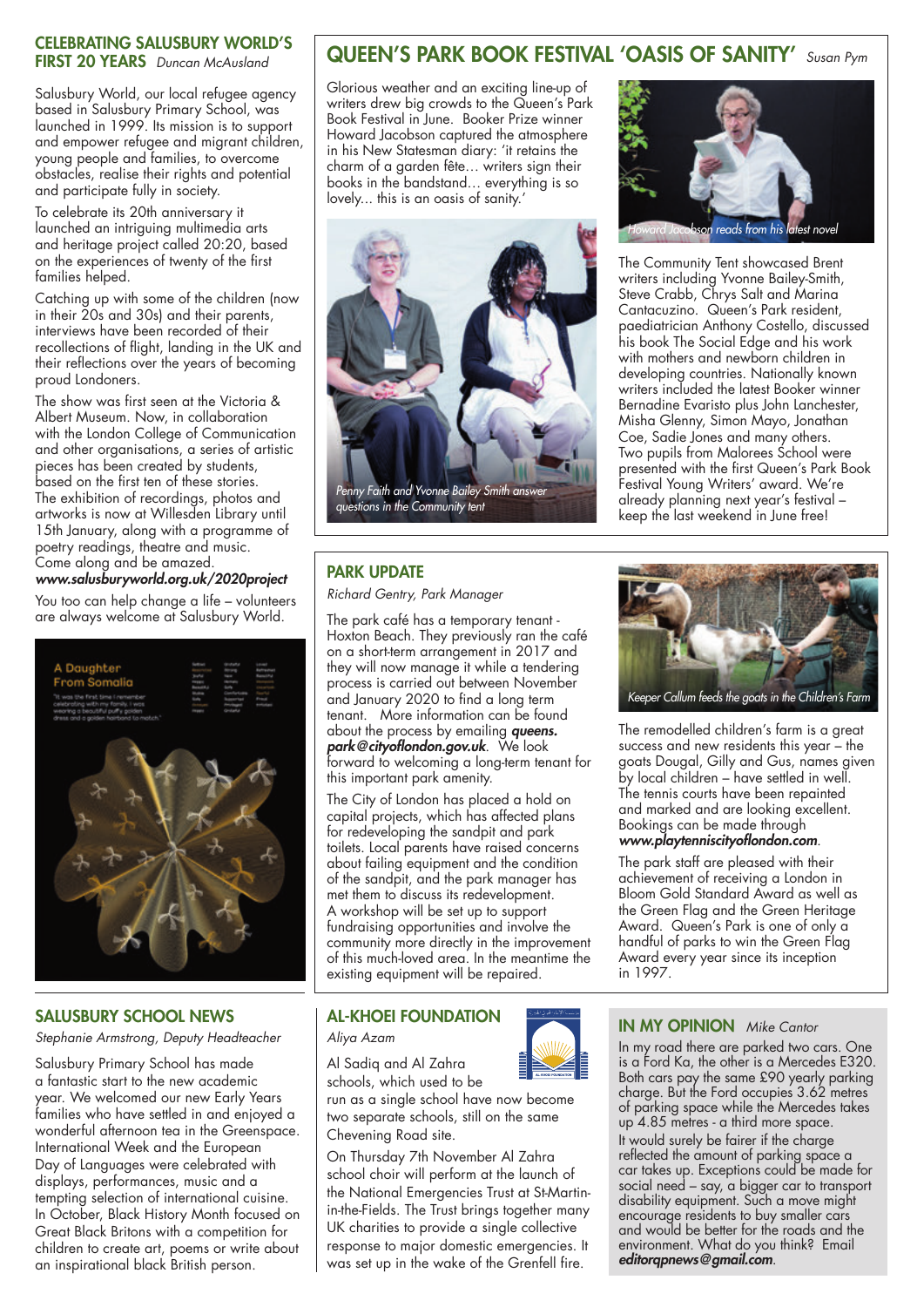

*Photos Gabriel Simon and John Morrison*

## NEW LOOK FOR CHAMBERLAYNE ROAD

*QPARA Transport and Streetscape Group*

Planned improvements for Chamberlayne Road should soon get the go-ahead. Brent consulted in July on fine details of design and, if approved, work will start early next year at the southern end of Chamberlayne (called Kilburn Lane there) and work up to Kensal Rise station area. Two boroughs are involved. Westminster will remodel the Harrow Road/Kilburn Lane junction, including much needed pedestrian lights. Brent will do the rest.

The work includes widening pavements on Chamberlayne's west side; planting new trees; and moving parking/loading to designated bays. The main roadway will be narrower, but it's hoped that by shifting parking, traffic – especially buses – will move more smoothly. Station Terrace will be remodelled too.

Consultation issues raised by residents include cycling and air quality - QPARA continues to highlight problems with air quality right across our area.

The design stage also enabled Keslake Road residents to add their ideas on how the planters and benches at their road end could be reshaped to help combat the anti-social behaviour problems there (see the front page report). QPARA volunteer and plant expert Pam Anderson Wood has provided and tended the planting there for many years, and our September meeting thanked her for her sterling efforts.

## DOUBTS OVER STATION SITE DEVELOPMENT

*QPARA Transport and Streetscape Group*

There are yet more question marks surrounding the proposed redevelopment of the big site by Queen's Park Station. This takes in the carpark plus Keniston Press (already demolished), Premier House, the road itself (called Premier Corner), the Falcon pub and Cullen House flats.

Planning permission was given seven years ago for 137 new homes, plus offices and shops. These plans were put on hold when HS2 earmarked part of the land for a huge vent shaft, but that plan was dropped and hopes rose that the regeneration work could finally begin in earnest. But Brent is now reviewing plans again for the site as there are unresolved issues within the partnership with preferred developer (London & Newcastle) including ownership of the empty Falcon pub.

## MORE THAN JUST BOOKS *Janis Denselow*

The library on Salusbury Road has a lot more to offer than just books, newspapers, DVDs and audio books. It also hosts many free activities. The latest is a coffee morning with a twist. On the first Wednesday of each month at 11am you can listen, learn and discuss a variety of stimulating topics. Coming up are the poetry of Keats & Wordsworth on 6th November and on 4th December Rachel Dedman from the V&A hosts a session on 'Palestinian Embroidery: Poetry, Politics and Resistance'.<br>Poetry, Politics and Resistance'.

#### WHAT'S IN A NAME? *Steve Crabb*

Salusbury, Harvist, Chamberlayne…we tend to take our street names for granted, seldom asking why they were chosen or if they've ever changed. But dig a little and you find some surprises. For example, I only discovered recently that Chevening Road was not always called Chevening Road – at least, not all of it. One end started life as Idstone Terrace, but by 1901, with fewer than 30 houses completed, Idstone Terrace had been erased from the maps.

Many local street names are the legacy of the builder Solomon Barnett, who constructed many roads in the Queen's Park area. Solomon named many of the roads after his wife's favourite places (Torbay, Honiton, Lynton) and poets (Tennyson).

Religion features in many names. Chamberlayne is named after Richard de Camera ('Richard of the Chamber'), a priest of St Paul's in the 1200s. Kempe is named after one of his 19th century successors. St Laurence's Close, off Chevening Road, commemorates the church that stood here.

Salusbury is not a misspelling of Salisbury but named after a Welsh family who once owned Brondesbury manor house. Harvist commemorates a 17th Century London brewer Edward Harvist, who set up a charitable trust that still supports local good causes.

There's one mystery I haven't solved – why Solomon Barnett gave the roads between Salusbury and the park their current names. If any readers can help with that challenge, would be forever grateful!



## MAGICAL MADCAP MAYHEM

*Sue Fletcher, Executive Producer*

A drag-queen-inspired Puck, resplendent in scarlet sequinned leggings, a grumpy Northern fairy and a cowardly Lion were just some of the ingredients of Tatty Hennessy's inspired production of A Midsummer Night's Dream – Shakespeare in the Squares' fourth appearance in the beautiful Quiet Garden in Queen's Park, looking its very best thanks to the efforts of Richard Gentry and his team.

The sun shone, Wolfpack dispensed their wares and the ten children from Salusbury Primary School who enjoyed complimentary tickets from the company added to the sense of joyful celebration.

See you same time next year?